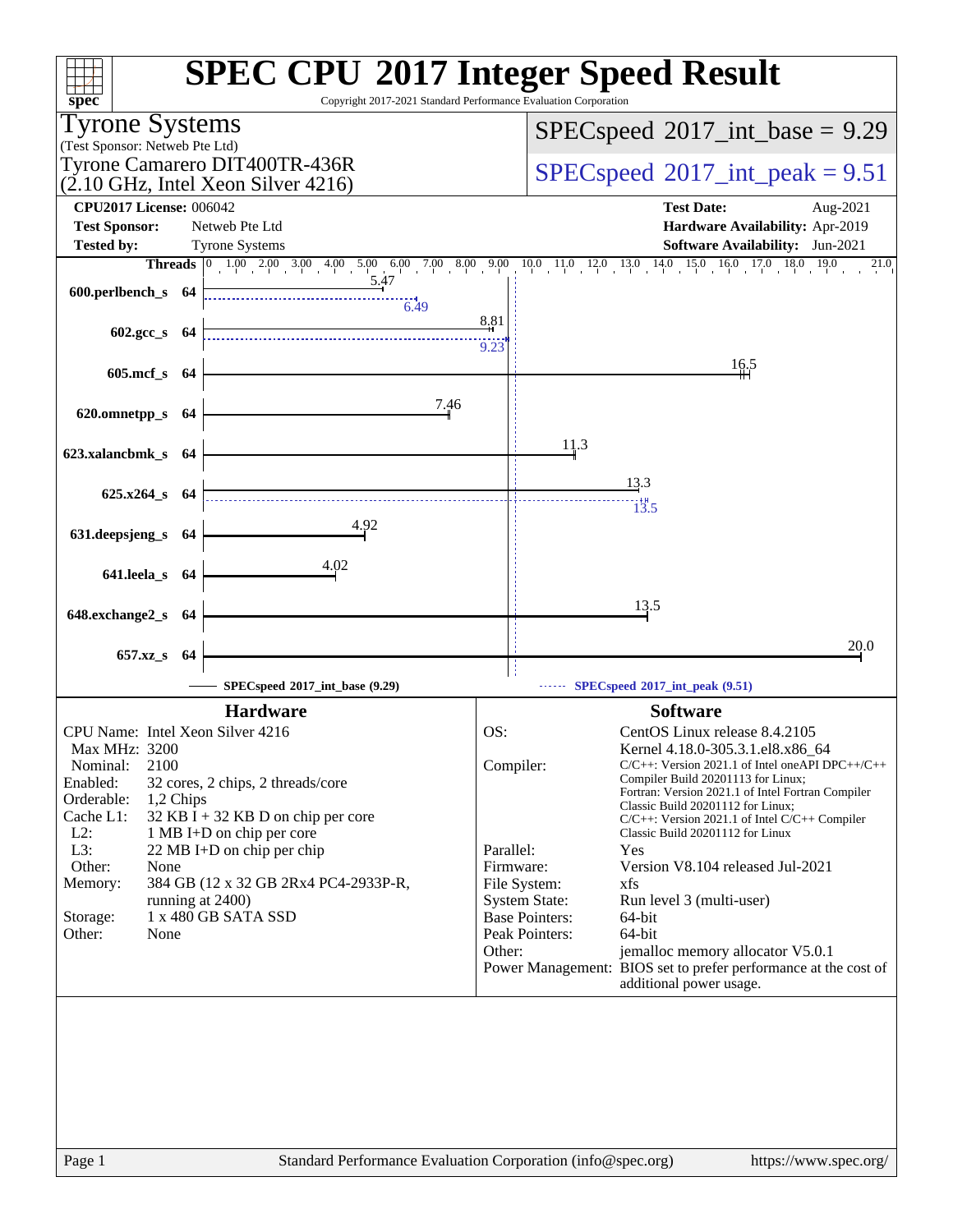Copyright 2017-2021 Standard Performance Evaluation Corporation

#### Tyrone Systems

**[spec](http://www.spec.org/)**

(Test Sponsor: Netweb Pte Ltd)

 $(2.10 \text{ GHz}, \text{Intel Xeon Silver } 4216)$ 

 $SPECspeed^{\circledcirc}2017\_int\_base = 9.29$  $SPECspeed^{\circledcirc}2017\_int\_base = 9.29$ 

Tyrone Camarero DIT400TR-436R<br> $(2.10 \text{ GHz.} \text{J} \cdot \text{m}^2)$  [SPECspeed](http://www.spec.org/auto/cpu2017/Docs/result-fields.html#SPECspeed2017intpeak)®[2017\\_int\\_peak = 9](http://www.spec.org/auto/cpu2017/Docs/result-fields.html#SPECspeed2017intpeak).51

**[CPU2017 License:](http://www.spec.org/auto/cpu2017/Docs/result-fields.html#CPU2017License)** 006042 **[Test Date:](http://www.spec.org/auto/cpu2017/Docs/result-fields.html#TestDate)** Aug-2021 **[Test Sponsor:](http://www.spec.org/auto/cpu2017/Docs/result-fields.html#TestSponsor)** Netweb Pte Ltd **[Hardware Availability:](http://www.spec.org/auto/cpu2017/Docs/result-fields.html#HardwareAvailability)** Apr-2019 **[Tested by:](http://www.spec.org/auto/cpu2017/Docs/result-fields.html#Testedby)** Tyrone Systems **[Software Availability:](http://www.spec.org/auto/cpu2017/Docs/result-fields.html#SoftwareAvailability)** Jun-2021

#### **[Results Table](http://www.spec.org/auto/cpu2017/Docs/result-fields.html#ResultsTable)**

|                               | <b>Base</b>    |                |       |                | <b>Peak</b> |                |       |                |                |              |                |              |                |              |
|-------------------------------|----------------|----------------|-------|----------------|-------------|----------------|-------|----------------|----------------|--------------|----------------|--------------|----------------|--------------|
| <b>Benchmark</b>              | <b>Threads</b> | <b>Seconds</b> | Ratio | <b>Seconds</b> | Ratio       | <b>Seconds</b> | Ratio | <b>Threads</b> | <b>Seconds</b> | <b>Ratio</b> | <b>Seconds</b> | <b>Ratio</b> | <b>Seconds</b> | <b>Ratio</b> |
| $600.$ perlbench $\mathsf{S}$ | 64             | 326            | 5.45  | 325            | 5.47        | 324            | 5.48  | 64             | 274            | 6.47         | 273            | 6.50         | 274            | 6.49         |
| $602.\text{gcc}\_\text{s}$    | 64             | 457            | 8.71  | 452            | 8.82        | 452            | 8.81  | 64             | 428            | 9.31         | 431            | 9.23         | 433            | 9.21         |
| $605$ .mcf s                  | 64             | 289            | 16.4  | 287            | 16.5        | 284            | 16.6  | 64             | 289            | 16.4         | 287            | 16.5         | 284            | 16.6         |
| 620.omnetpp_s                 | 64             | 219            | 7.44  | 219            | 7.46        | 217            | 7.50  | 64             | 219            | 7.44         | 219            | 7.46         | 217            | 7.50         |
| 623.xalancbmk s               | 64             | 125            | 11.3  | 125            | 11.3        | 126            | 11.3  | 64             | 125            | 11.3         | <u> 125</u>    | <b>11.3</b>  | 126            | 11.3         |
| 625.x264 s                    | 64             | 133            | 13.3  | 133            | 13.3        | 133            | 13.3  | 64             | 130            | 13.5         | 132            | 13.3         | 131            | 13.5         |
| 631.deepsjeng_s               | 64             | 292            | 4.91  | 291            | 4.92        | 291            | 4.93  | 64             | 292            | 4.91         | 291            | 4.92         | 291            | 4.93         |
| 641.leela s                   | 64             | 424            | 4.02  | 424            | 4.02        | 425            | 4.02  | 64             | 424            | 4.02         | 424            | 4.02         | 425            | 4.02         |
| 648.exchange2 s               | 64             | 217            | 13.5  | 218            | 13.5        | 217            | 13.5  | 64             | 217            | 13.5         | 218            | 13.5         | 217            | 13.5         |
| $657.xz$ <sub>S</sub>         | 64             | 309            | 20.0  | 309            | 20.0        | 309            | 20.0  | 64             | 309            | 20.0         | 309            | 20.0         | 309            | 20.0         |
| $SPECspeed*2017$ int base =   |                |                | 9.29  |                |             |                |       |                |                |              |                |              |                |              |

**[SPECspeed](http://www.spec.org/auto/cpu2017/Docs/result-fields.html#SPECspeed2017intpeak)[2017\\_int\\_peak =](http://www.spec.org/auto/cpu2017/Docs/result-fields.html#SPECspeed2017intpeak) 9.51**

Results appear in the [order in which they were run.](http://www.spec.org/auto/cpu2017/Docs/result-fields.html#RunOrder) Bold underlined text [indicates a median measurement](http://www.spec.org/auto/cpu2017/Docs/result-fields.html#Median).

#### **[Submit Notes](http://www.spec.org/auto/cpu2017/Docs/result-fields.html#SubmitNotes)**

 The numactl mechanism was used to bind copies to processors. The config file option 'submit' was used to generate numactl commands to bind each copy to a specific processor. For details, please see the config file.

#### **[Operating System Notes](http://www.spec.org/auto/cpu2017/Docs/result-fields.html#OperatingSystemNotes)**

Stack size set to unlimited using "ulimit -s unlimited"

#### **[Environment Variables Notes](http://www.spec.org/auto/cpu2017/Docs/result-fields.html#EnvironmentVariablesNotes)**

```
Environment variables set by runcpu before the start of the run:
KMP AFFINITY = "granularity=fine, scatter"
LD_LIBRARY_PATH = "/home/cpu2017/lib/intel64:/home/cpu2017/je5.0.1-64"
MALLOC_CONF = "retain:true"
OMP_STACKSIZE = "192M"
```
#### **[General Notes](http://www.spec.org/auto/cpu2017/Docs/result-fields.html#GeneralNotes)**

 Binaries compiled locally by Netweb Transparent Huge Pages enabled by default Prior to runcpu invocation Filesystem page cache synced and cleared with: sync; echo 3> /proc/sys/vm/drop\_caches runcpu command invoked through numactl i.e.: numactl --interleave=all runcpu <etc>

**(Continued on next page)**

| ige |  |
|-----|--|
|-----|--|

Page 2 Standard Performance Evaluation Corporation [\(info@spec.org\)](mailto:info@spec.org) <https://www.spec.org/>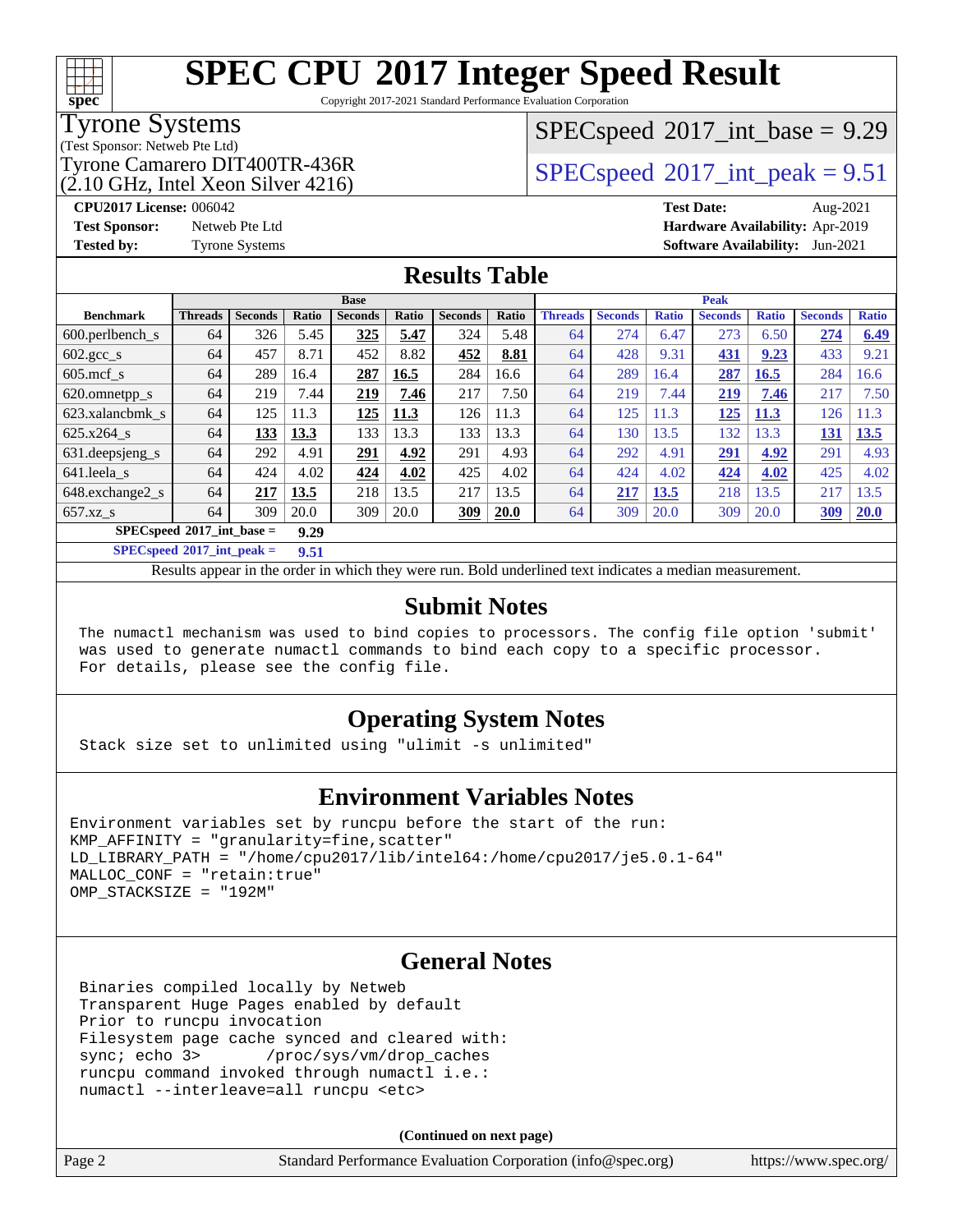Copyright 2017-2021 Standard Performance Evaluation Corporation

### Tyrone Systems

**[spec](http://www.spec.org/)**

 $+\ +$ 

(Test Sponsor: Netweb Pte Ltd)

 $SPECspeed^{\circ}2017\_int\_base = 9.29$  $SPECspeed^{\circ}2017\_int\_base = 9.29$ 

Tyrone Camarero DIT400TR-436R<br> $\frac{1}{2}$  [SPECspeed](http://www.spec.org/auto/cpu2017/Docs/result-fields.html#SPECspeed2017intpeak)®[2017\\_int\\_peak = 9](http://www.spec.org/auto/cpu2017/Docs/result-fields.html#SPECspeed2017intpeak).51

(2.10 GHz, Intel Xeon Silver 4216)

**[Test Sponsor:](http://www.spec.org/auto/cpu2017/Docs/result-fields.html#TestSponsor)** Netweb Pte Ltd **[Hardware Availability:](http://www.spec.org/auto/cpu2017/Docs/result-fields.html#HardwareAvailability)** Apr-2019

**[CPU2017 License:](http://www.spec.org/auto/cpu2017/Docs/result-fields.html#CPU2017License)** 006042 **[Test Date:](http://www.spec.org/auto/cpu2017/Docs/result-fields.html#TestDate)** Aug-2021 **[Tested by:](http://www.spec.org/auto/cpu2017/Docs/result-fields.html#Testedby)** Tyrone Systems **[Software Availability:](http://www.spec.org/auto/cpu2017/Docs/result-fields.html#SoftwareAvailability)** Jun-2021

#### **[General Notes \(Continued\)](http://www.spec.org/auto/cpu2017/Docs/result-fields.html#GeneralNotes)**

Yes: The test sponsor attests, as of date of publication, that CVE-2017-5715 (Spectre variant 2) is mitigated in the system as tested and documented.

Yes: The test sponsor attests, as of date of publication, that CVE-2017-5753 (Spectre variant 1) is mitigated in the system as tested and documented.

NA: The test sponsor attests, as of date of publication, that CVE-2017-5754 (Meltdown) is mitigated in the system as tested and documented.

jemalloc, a general purpose malloc implementation

built with the RedHat Enterprise 7.5, and the system compiler gcc 4.8.5

sources available from jemalloc.net or<https://github.com/jemalloc/jemalloc/releases>

#### **[Platform Notes](http://www.spec.org/auto/cpu2017/Docs/result-fields.html#PlatformNotes)**

BIOS Settings: Power Technology set to Custom Power Performance Tuning set to BIOS Controls EPB ENERGY\_PERF\_BIAS\_CFG mode set to Performance LLC Dead Line Alloc set to Disable Sysinfo program /home/cpu2017/bin/sysinfo Rev: r6622 of 2021-04-07 982a61ec0915b55891ef0e16acafc64d running on spec Fri Aug 13 10:13:30 2021 SUT (System Under Test) info as seen by some common utilities. For more information on this section, see <https://www.spec.org/cpu2017/Docs/config.html#sysinfo> From /proc/cpuinfo model name : Intel(R) Xeon(R) Silver 4216 CPU @ 2.10GHz 2 "physical id"s (chips) 64 "processors" cores, siblings (Caution: counting these is hw and system dependent. The following excerpts from /proc/cpuinfo might not be reliable. Use with caution.) cpu cores : 16 siblings : 32 physical 0: cores 0 1 2 3 4 5 6 7 8 9 10 11 12 13 14 15 physical 1: cores 0 1 2 3 4 5 6 7 8 9 10 11 12 13 14 15 From lscpu from util-linux 2.32.1: Architecture: x86\_64 CPU op-mode(s): 32-bit, 64-bit Byte Order: Little Endian  $CPU(s):$  64 On-line CPU(s) list: 0-63 Thread(s) per core: 2 Core(s) per socket: 16 **(Continued on next page)**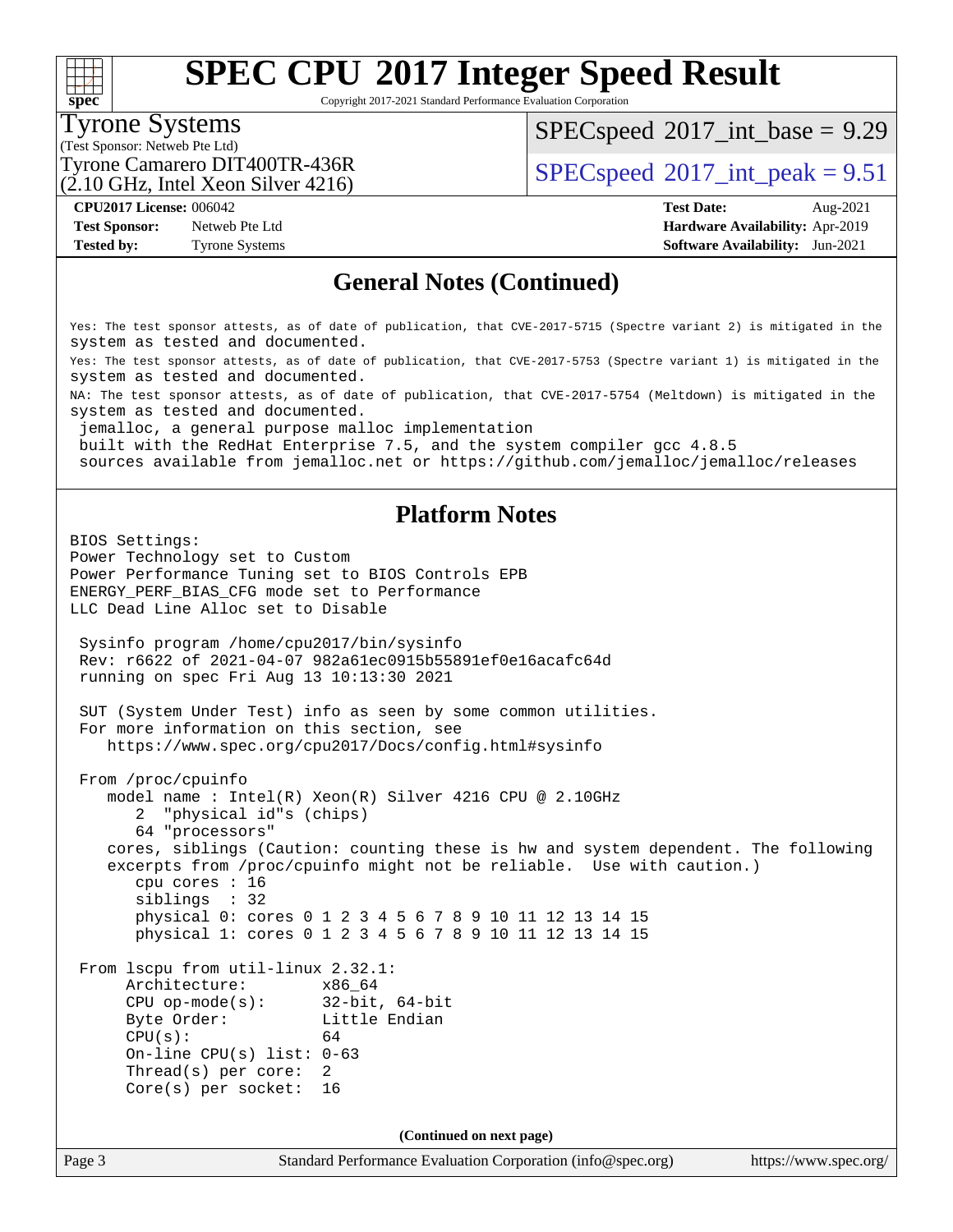Copyright 2017-2021 Standard Performance Evaluation Corporation

Tyrone Systems

**[spec](http://www.spec.org/)**

 $+\!\!+\!\!$ 

(Test Sponsor: Netweb Pte Ltd)

(2.10 GHz, Intel Xeon Silver 4216)

 $SPECspeed^{\circ}2017\_int\_base = 9.29$  $SPECspeed^{\circ}2017\_int\_base = 9.29$ 

Tyrone Camarero DIT400TR-436R<br> $(2.10 \text{ GHz.} \text{J} \cdot \text{m}^2)$  [SPECspeed](http://www.spec.org/auto/cpu2017/Docs/result-fields.html#SPECspeed2017intpeak)®[2017\\_int\\_peak = 9](http://www.spec.org/auto/cpu2017/Docs/result-fields.html#SPECspeed2017intpeak).51

**[CPU2017 License:](http://www.spec.org/auto/cpu2017/Docs/result-fields.html#CPU2017License)** 006042 **[Test Date:](http://www.spec.org/auto/cpu2017/Docs/result-fields.html#TestDate)** Aug-2021

**[Test Sponsor:](http://www.spec.org/auto/cpu2017/Docs/result-fields.html#TestSponsor)** Netweb Pte Ltd **[Hardware Availability:](http://www.spec.org/auto/cpu2017/Docs/result-fields.html#HardwareAvailability)** Apr-2019

**[Tested by:](http://www.spec.org/auto/cpu2017/Docs/result-fields.html#Testedby)** Tyrone Systems **[Software Availability:](http://www.spec.org/auto/cpu2017/Docs/result-fields.html#SoftwareAvailability)** Jun-2021

#### **[Platform Notes \(Continued\)](http://www.spec.org/auto/cpu2017/Docs/result-fields.html#PlatformNotes)**

Socket(s): 2 NUMA node(s): 2 Vendor ID: GenuineIntel BIOS Vendor ID: Intel(R) Corporation CPU family: 6 Model: 85 Model name: Intel(R) Xeon(R) Silver 4216 CPU @ 2.10GHz<br>BIOS Model name: Intel(R) Xeon(R) Silver 4216 CPU @ 2.10GHz Intel(R) Xeon(R) Silver 4216 CPU @ 2.10GHz Stepping: 7 CPU MHz: 1207.248 CPU max MHz: 3200.0000 CPU min MHz: 800.0000 BogoMIPS: 4200.00 Virtualization: VT-x L1d cache: 32K L1i cache: 32K L2 cache: 1024K L3 cache: 22528K NUMA node0 CPU(s): 0-15,32-47 NUMA node1 CPU(s): 16-31,48-63 Flags: fpu vme de pse tsc msr pae mce cx8 apic sep mtrr pge mca cmov pat pse36 clflush dts acpi mmx fxsr sse sse2 ss ht tm pbe syscall nx pdpe1gb rdtscp lm constant\_tsc art arch\_perfmon pebs bts rep\_good nopl xtopology nonstop\_tsc cpuid aperfmperf pni pclmulqdq dtes64 monitor ds\_cpl vmx smx est tm2 ssse3 sdbg fma cx16 xtpr pdcm pcid dca sse4\_1 sse4\_2 x2apic movbe popcnt tsc\_deadline\_timer aes xsave avx f16c rdrand lahf\_lm abm 3dnowprefetch cpuid\_fault epb cat\_l3 cdp\_l3 invpcid\_single intel\_ppin ssbd mba ibrs ibpb stibp ibrs\_enhanced tpr\_shadow vnmi flexpriority ept vpid ept\_ad fsgsbase tsc\_adjust bmi1 hle avx2 smep bmi2 erms invpcid cqm mpx rdt\_a avx512f avx512dq rdseed adx smap clflushopt clwb intel\_pt avx512cd avx512bw avx512vl xsaveopt xsavec xgetbv1 xsaves cqm\_llc cqm\_occup\_llc cqm\_mbm\_total cqm\_mbm\_local dtherm ida arat pln pts hwp hwp\_act\_window hwp\_epp

 /proc/cpuinfo cache data cache size : 22528 KB

From numactl --hardware WARNING: a numactl 'node' might or might not correspond to a physical chip. available: 2 nodes (0-1) node 0 cpus: 0 1 2 3 4 5 6 7 8 9 10 11 12 13 14 15 32 33 34 35 36 37 38 39 40 41 42 43 44 45 46 47 node 0 size: 192069 MB node 0 free: 169296 MB node 1 cpus: 16 17 18 19 20 21 22 23 24 25 26 27 28 29 30 31 48 49 50 51 52 53 54 55 56 57 58 59 60 61 62 63 node 1 size: 193528 MB node 1 free: 172724 MB

hwp\_pkg\_req pku ospke avx512\_vnni md\_clear flush\_l1d arch\_capabilities

**(Continued on next page)**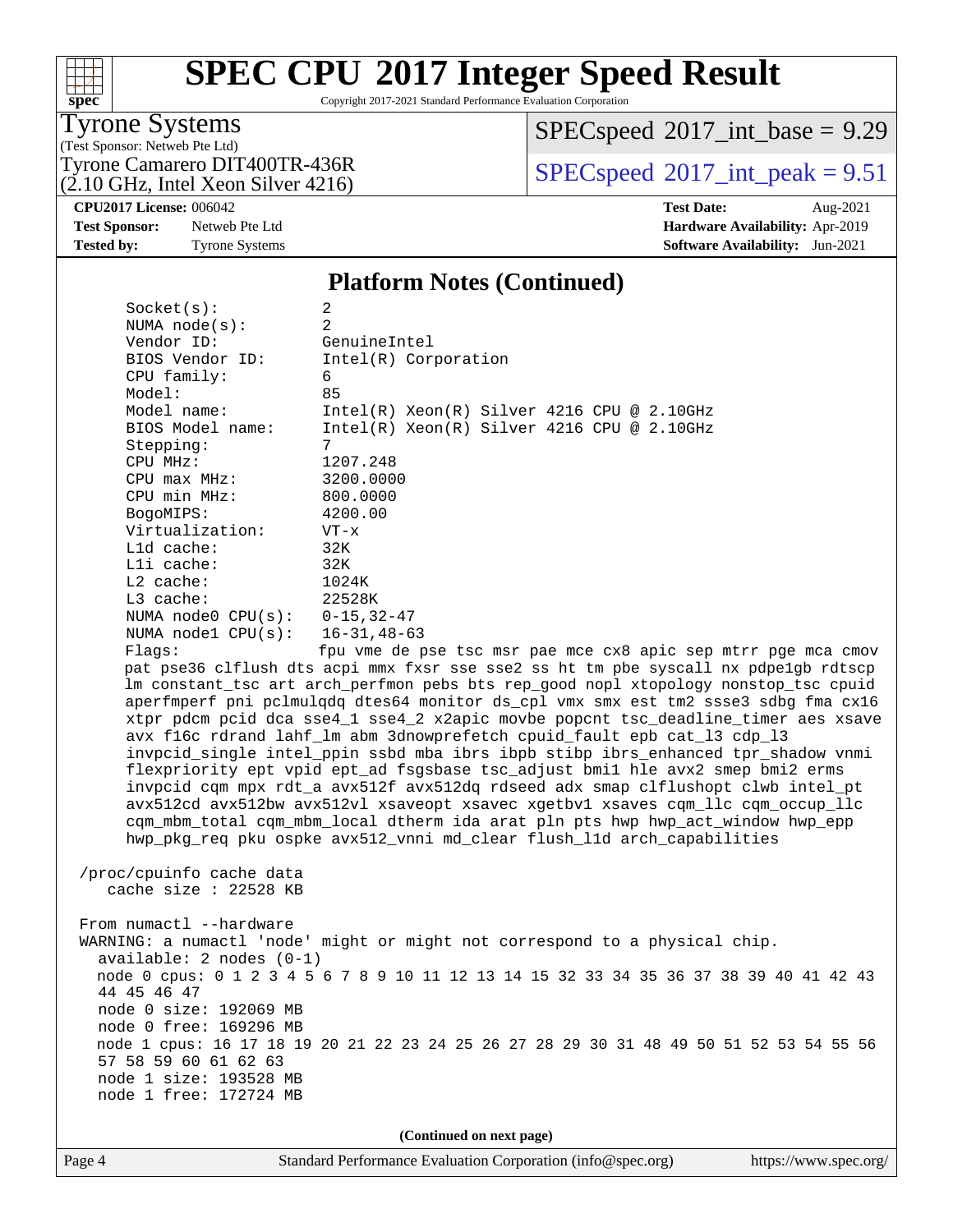| <b>SPEC CPU®2017 Integer Speed Result</b>                                                                                                                                                                                                                                            |
|--------------------------------------------------------------------------------------------------------------------------------------------------------------------------------------------------------------------------------------------------------------------------------------|
| $\alpha$ is an analog in the $\alpha$ is $\alpha$ is $\alpha$ is a set of $\alpha$ is a set of $\alpha$ is a set of $\alpha$ is a set of $\alpha$ is a set of $\alpha$ is a set of $\alpha$ is a set of $\alpha$ is a set of $\alpha$ is a set of $\alpha$ is a set of $\alpha$ is a |

Copyright 2017-2021 Standard Performance Evaluation Corporation

### Tyrone Systems

**[spec](http://www.spec.org/)**

(Test Sponsor: Netweb Pte Ltd) (2.10 GHz, Intel Xeon Silver 4216)  $SPECspeed^{\circledcirc}2017\_int\_base = 9.29$  $SPECspeed^{\circledcirc}2017\_int\_base = 9.29$ 

Tyrone Camarero DIT400TR-436R<br> $(2.10 \text{ GHz.} \text{J} \cdot \text{m}^2)$  [SPECspeed](http://www.spec.org/auto/cpu2017/Docs/result-fields.html#SPECspeed2017intpeak)®[2017\\_int\\_peak = 9](http://www.spec.org/auto/cpu2017/Docs/result-fields.html#SPECspeed2017intpeak).51

**[CPU2017 License:](http://www.spec.org/auto/cpu2017/Docs/result-fields.html#CPU2017License)** 006042 **[Test Date:](http://www.spec.org/auto/cpu2017/Docs/result-fields.html#TestDate)** Aug-2021 **[Test Sponsor:](http://www.spec.org/auto/cpu2017/Docs/result-fields.html#TestSponsor)** Netweb Pte Ltd **[Hardware Availability:](http://www.spec.org/auto/cpu2017/Docs/result-fields.html#HardwareAvailability)** Apr-2019 **[Tested by:](http://www.spec.org/auto/cpu2017/Docs/result-fields.html#Testedby)** Tyrone Systems **[Software Availability:](http://www.spec.org/auto/cpu2017/Docs/result-fields.html#SoftwareAvailability)** Jun-2021

#### **[Platform Notes \(Continued\)](http://www.spec.org/auto/cpu2017/Docs/result-fields.html#PlatformNotes)** node distances: node 0 1 0: 10 21 1: 21 10 From /proc/meminfo MemTotal: 394851996 kB HugePages\_Total: 0 Hugepagesize: 2048 kB /sbin/tuned-adm active Current active profile: throughput-performance /sys/devices/system/cpu/cpu\*/cpufreq/scaling\_governor has performance From /etc/\*release\* /etc/\*version\* centos-release: CentOS Linux release 8.4.2105 centos-release-upstream: Derived from Red Hat Enterprise Linux 8.4 os-release: NAME="CentOS Linux" VERSION="8" ID="centos" ID\_LIKE="rhel fedora" VERSION\_ID="8" PLATFORM\_ID="platform:el8" PRETTY\_NAME="CentOS Linux 8" ANSI\_COLOR="0;31" redhat-release: CentOS Linux release 8.4.2105 system-release: CentOS Linux release 8.4.2105 system-release-cpe: cpe:/o:centos:centos:8 uname -a: Linux spec 4.18.0-305.3.1.el8.x86\_64 #1 SMP Tue Jun 1 16:14:33 UTC 2021 x86\_64 x86\_64 x86\_64 GNU/Linux Kernel self-reported vulnerability status: CVE-2018-12207 (iTLB Multihit): KVM: Mitigation: Split huge pages CVE-2018-3620 (L1 Terminal Fault): Not affected Microarchitectural Data Sampling: Not affected CVE-2017-5754 (Meltdown): Not affected CVE-2018-3639 (Speculative Store Bypass): Mitigation: Speculative Store Bypass disabled via prctl and seccompany and the contract of the contract of the contract of the second seconds of the contract of the contract of the contract of the contract of the contract of the contract of the contract of the contract of the contr CVE-2017-5753 (Spectre variant 1): Mitigation: usercopy/swapgs barriers and \_\_user pointer

**(Continued on next page)**

Page 5 Standard Performance Evaluation Corporation [\(info@spec.org\)](mailto:info@spec.org) <https://www.spec.org/>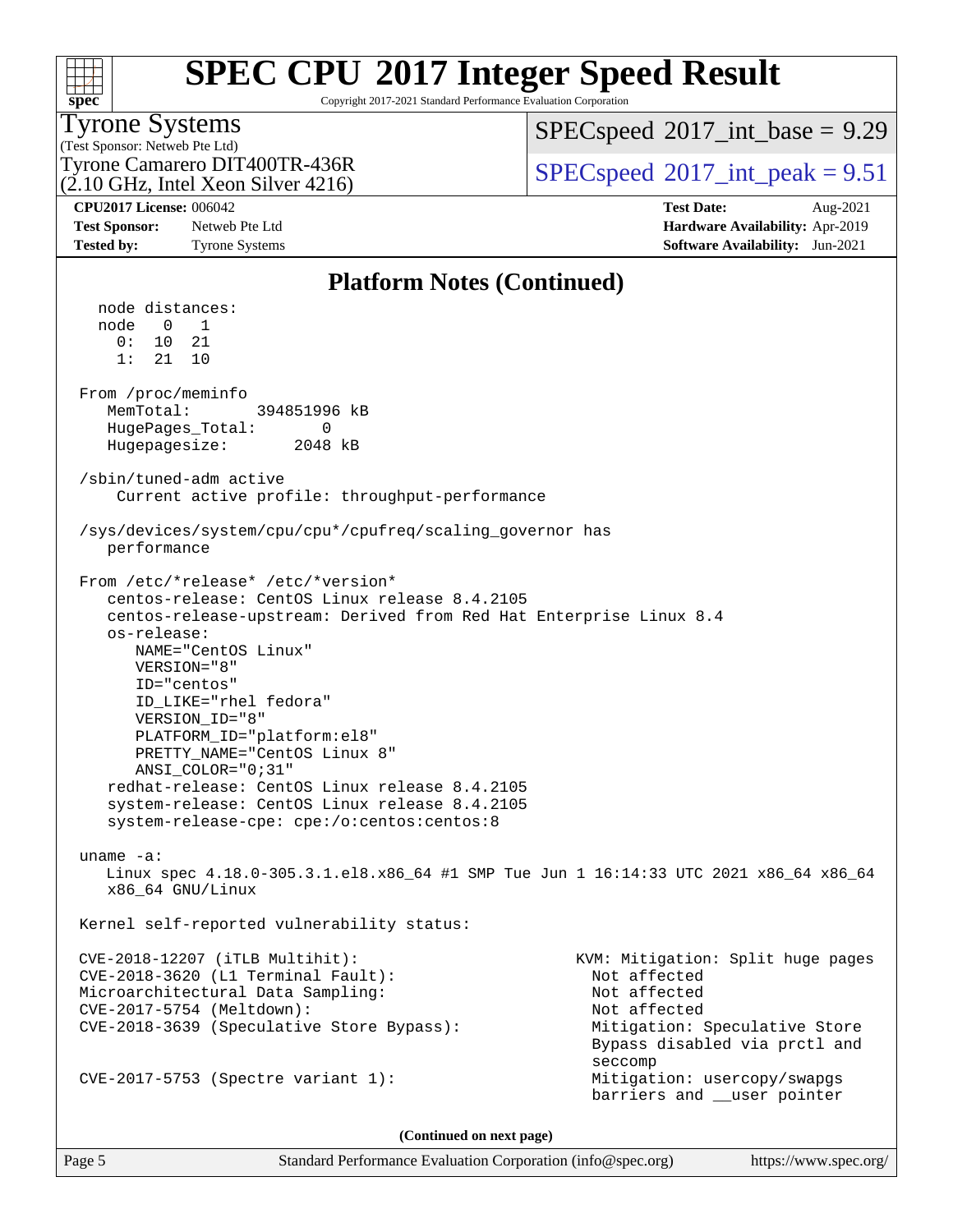Copyright 2017-2021 Standard Performance Evaluation Corporation

(Test Sponsor: Netweb Pte Ltd) Tyrone Systems (2.10 GHz, Intel Xeon Silver 4216) Tyrone Camarero DIT400TR-436R<br> $(2.10 \text{ GHz.} \text{J} \cdot \text{m}^2)$  [SPECspeed](http://www.spec.org/auto/cpu2017/Docs/result-fields.html#SPECspeed2017intpeak)®[2017\\_int\\_peak = 9](http://www.spec.org/auto/cpu2017/Docs/result-fields.html#SPECspeed2017intpeak).51  $SPECspeed^{\circ}2017\_int\_base = 9.29$  $SPECspeed^{\circ}2017\_int\_base = 9.29$ **[CPU2017 License:](http://www.spec.org/auto/cpu2017/Docs/result-fields.html#CPU2017License)** 006042 **[Test Date:](http://www.spec.org/auto/cpu2017/Docs/result-fields.html#TestDate)** Aug-2021 **[Test Sponsor:](http://www.spec.org/auto/cpu2017/Docs/result-fields.html#TestSponsor)** Netweb Pte Ltd **[Hardware Availability:](http://www.spec.org/auto/cpu2017/Docs/result-fields.html#HardwareAvailability)** Apr-2019 **[Tested by:](http://www.spec.org/auto/cpu2017/Docs/result-fields.html#Testedby)** Tyrone Systems **[Software Availability:](http://www.spec.org/auto/cpu2017/Docs/result-fields.html#SoftwareAvailability)** Jun-2021 **[Platform Notes \(Continued\)](http://www.spec.org/auto/cpu2017/Docs/result-fields.html#PlatformNotes)** sanitization CVE-2017-5715 (Spectre variant 2): Mitigation: Enhanced IBRS, IBPB: conditional, RSB filling CVE-2020-0543 (Special Register Buffer Data Sampling): Not affected CVE-2019-11135 (TSX Asynchronous Abort): Mitigation: TSX disabled run-level 3 Aug 12 05:10 SPEC is set to: /home/cpu2017 Filesystem Type Size Used Avail Use% Mounted on /dev/mapper/cl-home xfs 372G 198G 174G 54% /home From /sys/devices/virtual/dmi/id Vendor: Tyrone Systems Product: Tyrone Camarero DIT400TR-436R Product Family: empty Serial: empty Additional information from dmidecode 3.2 follows. WARNING: Use caution when you interpret this section. The 'dmidecode' program reads system data which is "intended to allow hardware to be accurately determined", but the intent may not be met, as there are frequent changes to hardware, firmware, and the "DMTF SMBIOS" standard. Memory: 12x Samsung M393A4K40CB2-CVF 32 GB 2 rank 2933, configured at 2400 BIOS: BIOS Vendor: American Megatrends Inc. BIOS Version: V8.104 BIOS Date: 07/27/2021 BIOS Revision: 5.14 Firmware Revision: 6.1 (End of data from sysinfo program) **[Compiler Version Notes](http://www.spec.org/auto/cpu2017/Docs/result-fields.html#CompilerVersionNotes)** ============================================================================== C | 600.perlbench\_s(peak) ------------------------------------------------------------------------------ Intel(R) C Intel(R) 64 Compiler Classic for applications running on Intel(R) 64, Version 2021.1 Build 20201112\_000000 Copyright (C) 1985-2020 Intel Corporation. All rights reserved. ------------------------------------------------------------------------------

============================================================================== C | 600.perlbench\_s(base) 602.gcc\_s(base, peak) 605.mcf\_s(base, peak)

**(Continued on next page)**

**[spec](http://www.spec.org/)**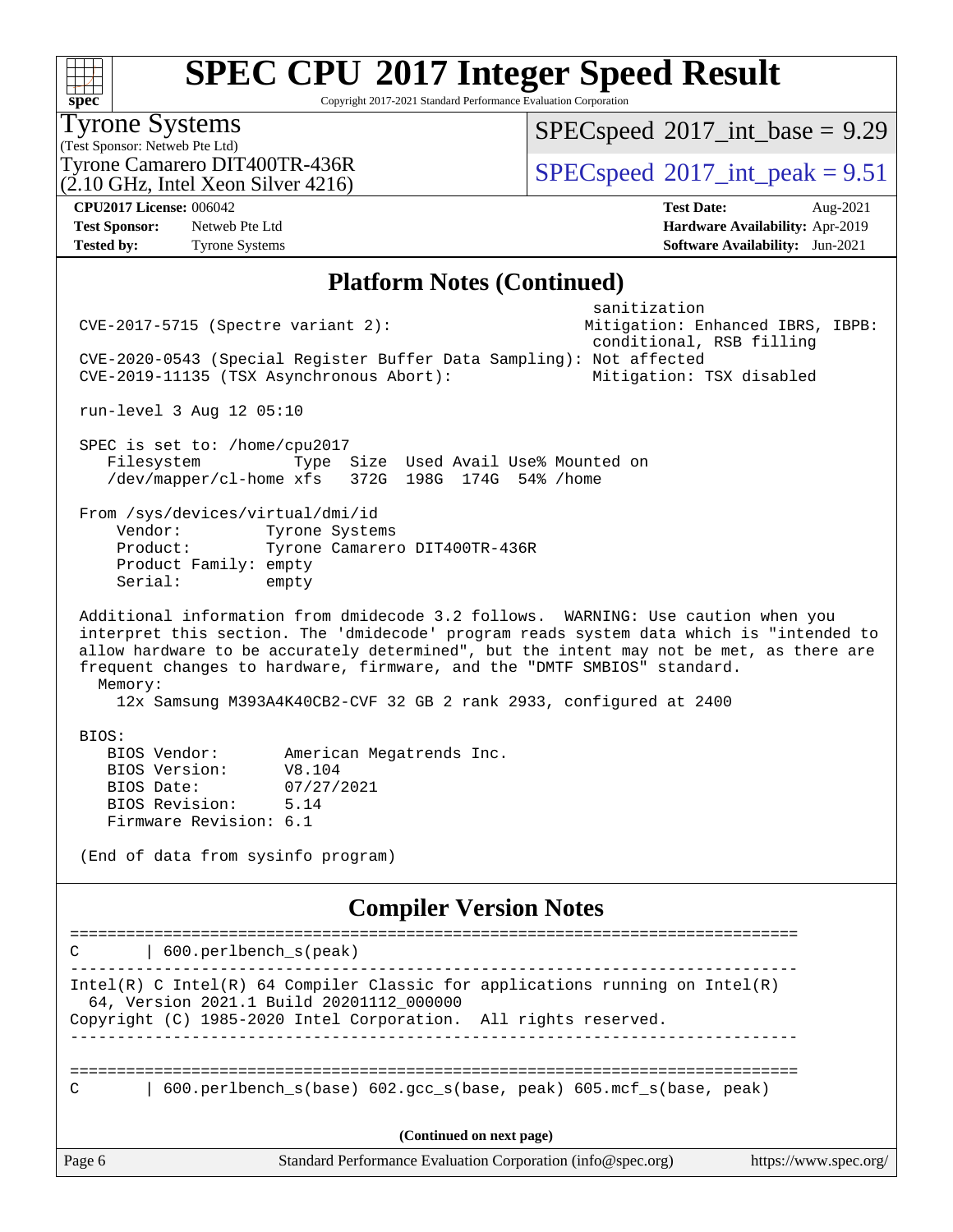| SI | U | e | Ľ |  |
|----|---|---|---|--|

Copyright 2017-2021 Standard Performance Evaluation Corporation

Tyrone Systems

(Test Sponsor: Netweb Pte Ltd)

 $(2.10 \text{ GHz}, \text{Intel Xeon Silver } 4216)$ 

 $SPEC speed$ <sup>®</sup> $2017$ \_int\_base = 9.29

Tyrone Camarero DIT400TR-436R<br>(2.10 GHz, Intel Year Silver 4216)  $\text{SPECspeed} \textcircled{2017\_int\_peak} = 9.51$  $\text{SPECspeed} \textcircled{2017\_int\_peak} = 9.51$  $\text{SPECspeed} \textcircled{2017\_int\_peak} = 9.51$ 

**[CPU2017 License:](http://www.spec.org/auto/cpu2017/Docs/result-fields.html#CPU2017License)** 006042 **[Test Date:](http://www.spec.org/auto/cpu2017/Docs/result-fields.html#TestDate)** Aug-2021 **[Test Sponsor:](http://www.spec.org/auto/cpu2017/Docs/result-fields.html#TestSponsor)** Netweb Pte Ltd **[Hardware Availability:](http://www.spec.org/auto/cpu2017/Docs/result-fields.html#HardwareAvailability)** Apr-2019 **[Tested by:](http://www.spec.org/auto/cpu2017/Docs/result-fields.html#Testedby)** Tyrone Systems **[Software Availability:](http://www.spec.org/auto/cpu2017/Docs/result-fields.html#SoftwareAvailability)** Jun-2021

#### **[Compiler Version Notes \(Continued\)](http://www.spec.org/auto/cpu2017/Docs/result-fields.html#CompilerVersionNotes)**

| $625.x264_s(base, peak) 657.xz_s(base, peak)$                                                                                                                                                     |
|---------------------------------------------------------------------------------------------------------------------------------------------------------------------------------------------------|
| Intel(R) oneAPI DPC++/C++ Compiler for applications running on Intel(R) $64$ ,<br>Version 2021.1 Build 20201113<br>Copyright (C) 1985-2020 Intel Corporation. All rights reserved.                |
|                                                                                                                                                                                                   |
| $\vert$ 600.perlbench_s(peak)<br>C                                                                                                                                                                |
| Intel(R) C Intel(R) 64 Compiler Classic for applications running on Intel(R)<br>64, Version 2021.1 Build 20201112_000000<br>Copyright (C) 1985-2020 Intel Corporation. All rights reserved.       |
|                                                                                                                                                                                                   |
| 600.perlbench_s(base) 602.gcc_s(base, peak) 605.mcf_s(base, peak)<br>C<br>$625.x264_s(base, peak)$ 657.xz_s(base, peak)                                                                           |
| Intel(R) oneAPI DPC++/C++ Compiler for applications running on Intel(R) $64$ ,<br>Version 2021.1 Build 20201113<br>Copyright (C) 1985-2020 Intel Corporation. All rights reserved.                |
|                                                                                                                                                                                                   |
| 620.omnetpp_s(base, peak) 623.xalancbmk_s(base, peak)<br>$C++$<br>631.deepsjeng_s(base, peak) 641.leela_s(base, peak)                                                                             |
| Intel(R) oneAPI DPC++/C++ Compiler for applications running on Intel(R) $64$ ,<br>Version 2021.1 Build 20201113<br>Copyright (C) 1985-2020 Intel Corporation. All rights reserved.                |
|                                                                                                                                                                                                   |
| Fortran   648. exchange2_s(base, peak)                                                                                                                                                            |
| Intel(R) Fortran Intel(R) 64 Compiler Classic for applications running on<br>Intel(R) 64, Version 2021.1 Build 20201112_000000<br>Copyright (C) 1985-2020 Intel Corporation. All rights reserved. |
| <b>Base Compiler Invocation</b>                                                                                                                                                                   |
| C benchmarks:                                                                                                                                                                                     |

[icx](http://www.spec.org/cpu2017/results/res2021q3/cpu2017-20210824-28901.flags.html#user_CCbase_intel_icx_fe2d28d19ae2a5db7c42fe0f2a2aed77cb715edd4aeb23434404a8be6683fe239869bb6ca8154ca98265c2e3b9226a719a0efe2953a4a7018c379b7010ccf087)

**(Continued on next page)**

Page 7 Standard Performance Evaluation Corporation [\(info@spec.org\)](mailto:info@spec.org) <https://www.spec.org/>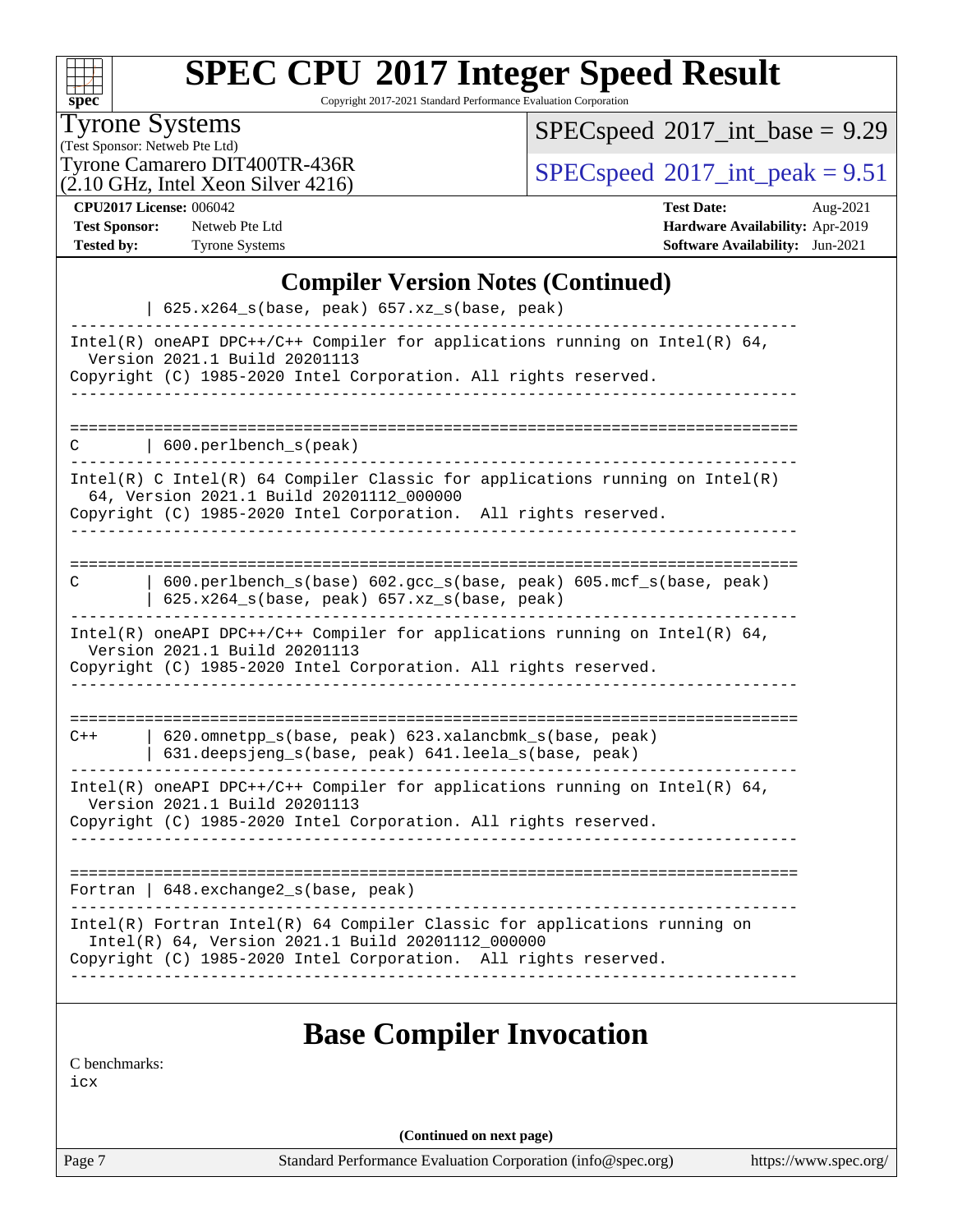

Copyright 2017-2021 Standard Performance Evaluation Corporation

#### Tyrone Systems

(Test Sponsor: Netweb Pte Ltd)

 $SPECspeed^{\circ}2017\_int\_base = 9.29$  $SPECspeed^{\circ}2017\_int\_base = 9.29$ 

Tyrone Camarero DIT400TR-436R<br> $(2.10 \text{ GHz.} \text{J} \cdot \text{m}^2)$  [SPECspeed](http://www.spec.org/auto/cpu2017/Docs/result-fields.html#SPECspeed2017intpeak)®[2017\\_int\\_peak = 9](http://www.spec.org/auto/cpu2017/Docs/result-fields.html#SPECspeed2017intpeak).51

(2.10 GHz, Intel Xeon Silver 4216)

**[CPU2017 License:](http://www.spec.org/auto/cpu2017/Docs/result-fields.html#CPU2017License)** 006042 **[Test Date:](http://www.spec.org/auto/cpu2017/Docs/result-fields.html#TestDate)** Aug-2021 **[Test Sponsor:](http://www.spec.org/auto/cpu2017/Docs/result-fields.html#TestSponsor)** Netweb Pte Ltd **[Hardware Availability:](http://www.spec.org/auto/cpu2017/Docs/result-fields.html#HardwareAvailability)** Apr-2019 **[Tested by:](http://www.spec.org/auto/cpu2017/Docs/result-fields.html#Testedby)** Tyrone Systems **[Software Availability:](http://www.spec.org/auto/cpu2017/Docs/result-fields.html#SoftwareAvailability)** Jun-2021

## **[Base Compiler Invocation \(Continued\)](http://www.spec.org/auto/cpu2017/Docs/result-fields.html#BaseCompilerInvocation)**

[C++ benchmarks:](http://www.spec.org/auto/cpu2017/Docs/result-fields.html#CXXbenchmarks) [icpx](http://www.spec.org/cpu2017/results/res2021q3/cpu2017-20210824-28901.flags.html#user_CXXbase_intel_icpx_1e918ed14c436bf4b9b7c8bcdd51d4539fc71b3df010bd1e9f8732d9c34c2b2914e48204a846820f3c0ebb4095dea797a5c30b458ac0b6dffac65d78f781f5ca)

[Fortran benchmarks](http://www.spec.org/auto/cpu2017/Docs/result-fields.html#Fortranbenchmarks): [ifort](http://www.spec.org/cpu2017/results/res2021q3/cpu2017-20210824-28901.flags.html#user_FCbase_intel_ifort_8111460550e3ca792625aed983ce982f94888b8b503583aa7ba2b8303487b4d8a21a13e7191a45c5fd58ff318f48f9492884d4413fa793fd88dd292cad7027ca)

### **[Base Portability Flags](http://www.spec.org/auto/cpu2017/Docs/result-fields.html#BasePortabilityFlags)**

 600.perlbench\_s: [-DSPEC\\_LP64](http://www.spec.org/cpu2017/results/res2021q3/cpu2017-20210824-28901.flags.html#b600.perlbench_s_basePORTABILITY_DSPEC_LP64) [-DSPEC\\_LINUX\\_X64](http://www.spec.org/cpu2017/results/res2021q3/cpu2017-20210824-28901.flags.html#b600.perlbench_s_baseCPORTABILITY_DSPEC_LINUX_X64) 602.gcc\_s: [-DSPEC\\_LP64](http://www.spec.org/cpu2017/results/res2021q3/cpu2017-20210824-28901.flags.html#suite_basePORTABILITY602_gcc_s_DSPEC_LP64) 605.mcf\_s: [-DSPEC\\_LP64](http://www.spec.org/cpu2017/results/res2021q3/cpu2017-20210824-28901.flags.html#suite_basePORTABILITY605_mcf_s_DSPEC_LP64) 620.omnetpp\_s: [-DSPEC\\_LP64](http://www.spec.org/cpu2017/results/res2021q3/cpu2017-20210824-28901.flags.html#suite_basePORTABILITY620_omnetpp_s_DSPEC_LP64) 623.xalancbmk\_s: [-DSPEC\\_LP64](http://www.spec.org/cpu2017/results/res2021q3/cpu2017-20210824-28901.flags.html#suite_basePORTABILITY623_xalancbmk_s_DSPEC_LP64) [-DSPEC\\_LINUX](http://www.spec.org/cpu2017/results/res2021q3/cpu2017-20210824-28901.flags.html#b623.xalancbmk_s_baseCXXPORTABILITY_DSPEC_LINUX) 625.x264\_s: [-DSPEC\\_LP64](http://www.spec.org/cpu2017/results/res2021q3/cpu2017-20210824-28901.flags.html#suite_basePORTABILITY625_x264_s_DSPEC_LP64) 631.deepsjeng\_s: [-DSPEC\\_LP64](http://www.spec.org/cpu2017/results/res2021q3/cpu2017-20210824-28901.flags.html#suite_basePORTABILITY631_deepsjeng_s_DSPEC_LP64) 641.leela\_s: [-DSPEC\\_LP64](http://www.spec.org/cpu2017/results/res2021q3/cpu2017-20210824-28901.flags.html#suite_basePORTABILITY641_leela_s_DSPEC_LP64) 648.exchange2\_s: [-DSPEC\\_LP64](http://www.spec.org/cpu2017/results/res2021q3/cpu2017-20210824-28901.flags.html#suite_basePORTABILITY648_exchange2_s_DSPEC_LP64) 657.xz\_s: [-DSPEC\\_LP64](http://www.spec.org/cpu2017/results/res2021q3/cpu2017-20210824-28901.flags.html#suite_basePORTABILITY657_xz_s_DSPEC_LP64)

### **[Base Optimization Flags](http://www.spec.org/auto/cpu2017/Docs/result-fields.html#BaseOptimizationFlags)**

#### [C benchmarks](http://www.spec.org/auto/cpu2017/Docs/result-fields.html#Cbenchmarks):

[-DSPEC\\_OPENMP](http://www.spec.org/cpu2017/results/res2021q3/cpu2017-20210824-28901.flags.html#suite_CCbase_DSPEC_OPENMP) [-std=c11](http://www.spec.org/cpu2017/results/res2021q3/cpu2017-20210824-28901.flags.html#user_CCbase_std-icc-std_0e1c27790398a4642dfca32ffe6c27b5796f9c2d2676156f2e42c9c44eaad0c049b1cdb667a270c34d979996257aeb8fc440bfb01818dbc9357bd9d174cb8524) [-m64](http://www.spec.org/cpu2017/results/res2021q3/cpu2017-20210824-28901.flags.html#user_CCbase_m64-icc) [-fiopenmp](http://www.spec.org/cpu2017/results/res2021q3/cpu2017-20210824-28901.flags.html#user_CCbase_fiopenmp_4cde26b3fcccd23bd0bb70af4efc204325d72839eefa1147e34201101709f20b3deb62aad96701dea148529bf4ca48c90b72f3bf837ca148e297cf8a0ba6feb7) [-Wl,-z,muldefs](http://www.spec.org/cpu2017/results/res2021q3/cpu2017-20210824-28901.flags.html#user_CCbase_link_force_multiple1_b4cbdb97b34bdee9ceefcfe54f4c8ea74255f0b02a4b23e853cdb0e18eb4525ac79b5a88067c842dd0ee6996c24547a27a4b99331201badda8798ef8a743f577) [-xCORE-AVX512](http://www.spec.org/cpu2017/results/res2021q3/cpu2017-20210824-28901.flags.html#user_CCbase_f-xCORE-AVX512) [-O3](http://www.spec.org/cpu2017/results/res2021q3/cpu2017-20210824-28901.flags.html#user_CCbase_f-O3) [-ffast-math](http://www.spec.org/cpu2017/results/res2021q3/cpu2017-20210824-28901.flags.html#user_CCbase_f-ffast-math) [-flto](http://www.spec.org/cpu2017/results/res2021q3/cpu2017-20210824-28901.flags.html#user_CCbase_f-flto) [-mfpmath=sse](http://www.spec.org/cpu2017/results/res2021q3/cpu2017-20210824-28901.flags.html#user_CCbase_f-mfpmath_70eb8fac26bde974f8ab713bc9086c5621c0b8d2f6c86f38af0bd7062540daf19db5f3a066d8c6684be05d84c9b6322eb3b5be6619d967835195b93d6c02afa1) [-funroll-loops](http://www.spec.org/cpu2017/results/res2021q3/cpu2017-20210824-28901.flags.html#user_CCbase_f-funroll-loops) [-qopt-mem-layout-trans=4](http://www.spec.org/cpu2017/results/res2021q3/cpu2017-20210824-28901.flags.html#user_CCbase_f-qopt-mem-layout-trans_fa39e755916c150a61361b7846f310bcdf6f04e385ef281cadf3647acec3f0ae266d1a1d22d972a7087a248fd4e6ca390a3634700869573d231a252c784941a8) [-mbranches-within-32B-boundaries](http://www.spec.org/cpu2017/results/res2021q3/cpu2017-20210824-28901.flags.html#user_CCbase_f-mbranches-within-32B-boundaries) [-L/usr/local/je5.0.1-64/lib](http://www.spec.org/cpu2017/results/res2021q3/cpu2017-20210824-28901.flags.html#user_CCbase_jemalloc_link_path64_4b10a636b7bce113509b17f3bd0d6226c5fb2346b9178c2d0232c14f04ab830f976640479e5c33dc2bcbbdad86ecfb6634cbbd4418746f06f368b512fced5394) [-ljemalloc](http://www.spec.org/cpu2017/results/res2021q3/cpu2017-20210824-28901.flags.html#user_CCbase_jemalloc_link_lib_d1249b907c500fa1c0672f44f562e3d0f79738ae9e3c4a9c376d49f265a04b9c99b167ecedbf6711b3085be911c67ff61f150a17b3472be731631ba4d0471706)

[C++ benchmarks:](http://www.spec.org/auto/cpu2017/Docs/result-fields.html#CXXbenchmarks)

[-DSPEC\\_OPENMP](http://www.spec.org/cpu2017/results/res2021q3/cpu2017-20210824-28901.flags.html#suite_CXXbase_DSPEC_OPENMP) [-m64](http://www.spec.org/cpu2017/results/res2021q3/cpu2017-20210824-28901.flags.html#user_CXXbase_m64-icc) [-Wl,-z,muldefs](http://www.spec.org/cpu2017/results/res2021q3/cpu2017-20210824-28901.flags.html#user_CXXbase_link_force_multiple1_b4cbdb97b34bdee9ceefcfe54f4c8ea74255f0b02a4b23e853cdb0e18eb4525ac79b5a88067c842dd0ee6996c24547a27a4b99331201badda8798ef8a743f577) [-xCORE-AVX512](http://www.spec.org/cpu2017/results/res2021q3/cpu2017-20210824-28901.flags.html#user_CXXbase_f-xCORE-AVX512) [-O3](http://www.spec.org/cpu2017/results/res2021q3/cpu2017-20210824-28901.flags.html#user_CXXbase_f-O3) [-ffast-math](http://www.spec.org/cpu2017/results/res2021q3/cpu2017-20210824-28901.flags.html#user_CXXbase_f-ffast-math) [-flto](http://www.spec.org/cpu2017/results/res2021q3/cpu2017-20210824-28901.flags.html#user_CXXbase_f-flto) [-mfpmath=sse](http://www.spec.org/cpu2017/results/res2021q3/cpu2017-20210824-28901.flags.html#user_CXXbase_f-mfpmath_70eb8fac26bde974f8ab713bc9086c5621c0b8d2f6c86f38af0bd7062540daf19db5f3a066d8c6684be05d84c9b6322eb3b5be6619d967835195b93d6c02afa1) [-funroll-loops](http://www.spec.org/cpu2017/results/res2021q3/cpu2017-20210824-28901.flags.html#user_CXXbase_f-funroll-loops) [-qopt-mem-layout-trans=4](http://www.spec.org/cpu2017/results/res2021q3/cpu2017-20210824-28901.flags.html#user_CXXbase_f-qopt-mem-layout-trans_fa39e755916c150a61361b7846f310bcdf6f04e385ef281cadf3647acec3f0ae266d1a1d22d972a7087a248fd4e6ca390a3634700869573d231a252c784941a8) [-mbranches-within-32B-boundaries](http://www.spec.org/cpu2017/results/res2021q3/cpu2017-20210824-28901.flags.html#user_CXXbase_f-mbranches-within-32B-boundaries) [-L/opt/intel/oneapi/compiler/2021.1.1/linux/compiler/lib/intel64\\_lin/](http://www.spec.org/cpu2017/results/res2021q3/cpu2017-20210824-28901.flags.html#user_CXXbase_linkpath_765a8c93c4ea33dfc565a33ecb48f4f7d02a6338709b3b362f341eb203a06426ce1d12ded4c7809f6ab6cf0e9f5515cffeb4efc405b63f85dc27a83bbbdeb3a3) [-lqkmalloc](http://www.spec.org/cpu2017/results/res2021q3/cpu2017-20210824-28901.flags.html#user_CXXbase_qkmalloc_link_lib_79a818439969f771c6bc311cfd333c00fc099dad35c030f5aab9dda831713d2015205805422f83de8875488a2991c0a156aaa600e1f9138f8fc37004abc96dc5)

#### [Fortran benchmarks](http://www.spec.org/auto/cpu2017/Docs/result-fields.html#Fortranbenchmarks):

```
-m64 -xCORE-AVX512 -O3 -ipo -no-prec-div -qopt-mem-layout-trans=4
-nostandard-realloc-lhs -align array32byte
-mbranches-within-32B-boundaries
```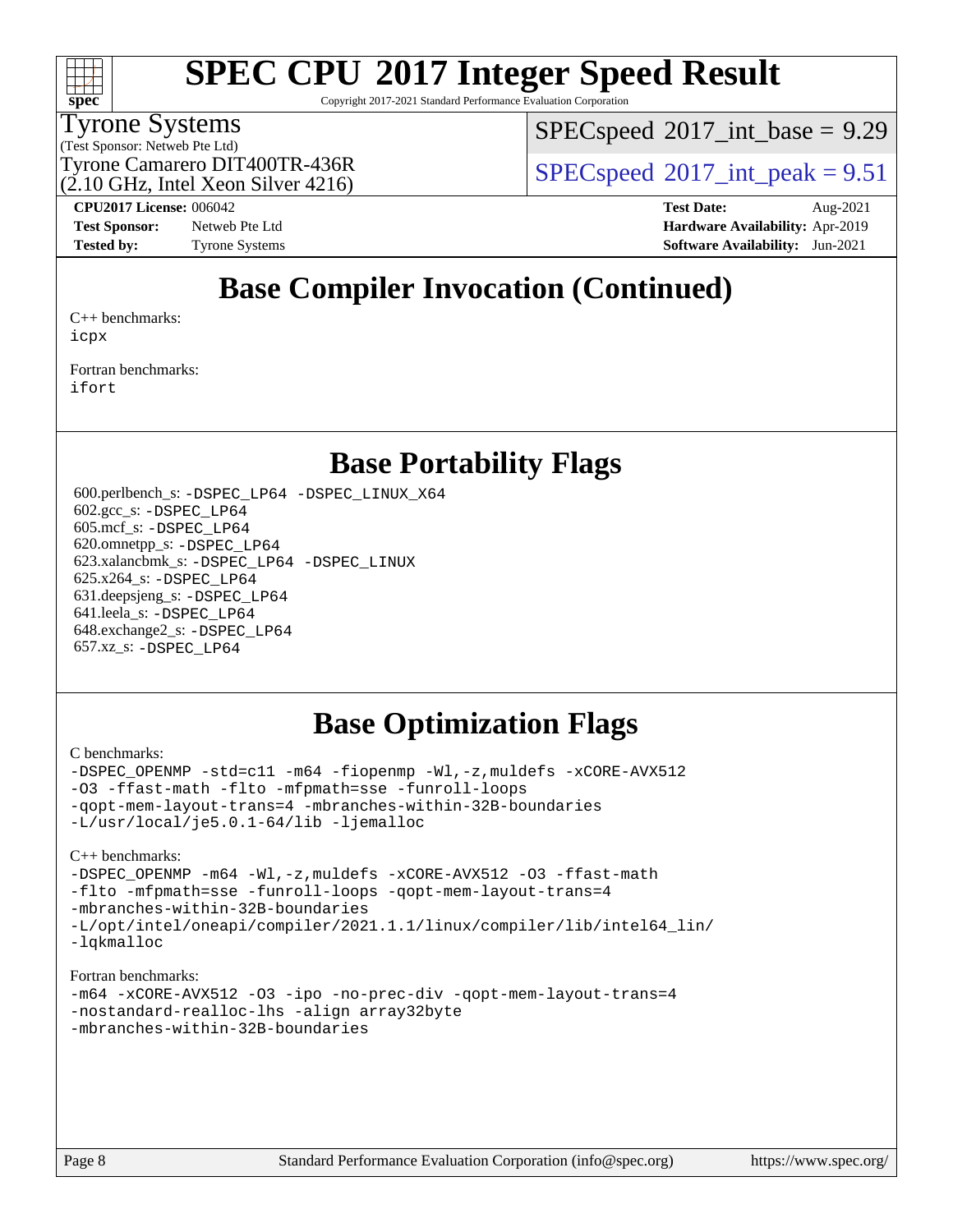# **[spec](http://www.spec.org/)**

# **[SPEC CPU](http://www.spec.org/auto/cpu2017/Docs/result-fields.html#SPECCPU2017IntegerSpeedResult)[2017 Integer Speed Result](http://www.spec.org/auto/cpu2017/Docs/result-fields.html#SPECCPU2017IntegerSpeedResult)**

Copyright 2017-2021 Standard Performance Evaluation Corporation

#### Tyrone Systems

(Test Sponsor: Netweb Pte Ltd)

(2.10 GHz, Intel Xeon Silver 4216)

 $SPECspeed^{\circ}2017\_int\_base = 9.29$  $SPECspeed^{\circ}2017\_int\_base = 9.29$ 

Tyrone Camarero DIT400TR-436R<br> $(2.10 \text{ GHz.} \text{J} \cdot \text{m}^2)$  [SPECspeed](http://www.spec.org/auto/cpu2017/Docs/result-fields.html#SPECspeed2017intpeak)®[2017\\_int\\_peak = 9](http://www.spec.org/auto/cpu2017/Docs/result-fields.html#SPECspeed2017intpeak).51

**[Test Sponsor:](http://www.spec.org/auto/cpu2017/Docs/result-fields.html#TestSponsor)** Netweb Pte Ltd **[Hardware Availability:](http://www.spec.org/auto/cpu2017/Docs/result-fields.html#HardwareAvailability)** Apr-2019 **[Tested by:](http://www.spec.org/auto/cpu2017/Docs/result-fields.html#Testedby)** Tyrone Systems **[Software Availability:](http://www.spec.org/auto/cpu2017/Docs/result-fields.html#SoftwareAvailability)** Jun-2021

**[CPU2017 License:](http://www.spec.org/auto/cpu2017/Docs/result-fields.html#CPU2017License)** 006042 **[Test Date:](http://www.spec.org/auto/cpu2017/Docs/result-fields.html#TestDate)** Aug-2021

## **[Peak Compiler Invocation](http://www.spec.org/auto/cpu2017/Docs/result-fields.html#PeakCompilerInvocation)**

[C benchmarks \(except as noted below\)](http://www.spec.org/auto/cpu2017/Docs/result-fields.html#Cbenchmarksexceptasnotedbelow): [icx](http://www.spec.org/cpu2017/results/res2021q3/cpu2017-20210824-28901.flags.html#user_CCpeak_intel_icx_fe2d28d19ae2a5db7c42fe0f2a2aed77cb715edd4aeb23434404a8be6683fe239869bb6ca8154ca98265c2e3b9226a719a0efe2953a4a7018c379b7010ccf087)

600.perlbench\_s: [icc](http://www.spec.org/cpu2017/results/res2021q3/cpu2017-20210824-28901.flags.html#user_peakCCLD600_perlbench_s_intel_icc_66fc1ee009f7361af1fbd72ca7dcefbb700085f36577c54f309893dd4ec40d12360134090235512931783d35fd58c0460139e722d5067c5574d8eaf2b3e37e92)

[C++ benchmarks:](http://www.spec.org/auto/cpu2017/Docs/result-fields.html#CXXbenchmarks) [icpx](http://www.spec.org/cpu2017/results/res2021q3/cpu2017-20210824-28901.flags.html#user_CXXpeak_intel_icpx_1e918ed14c436bf4b9b7c8bcdd51d4539fc71b3df010bd1e9f8732d9c34c2b2914e48204a846820f3c0ebb4095dea797a5c30b458ac0b6dffac65d78f781f5ca)

[Fortran benchmarks](http://www.spec.org/auto/cpu2017/Docs/result-fields.html#Fortranbenchmarks): [ifort](http://www.spec.org/cpu2017/results/res2021q3/cpu2017-20210824-28901.flags.html#user_FCpeak_intel_ifort_8111460550e3ca792625aed983ce982f94888b8b503583aa7ba2b8303487b4d8a21a13e7191a45c5fd58ff318f48f9492884d4413fa793fd88dd292cad7027ca)

### **[Peak Portability Flags](http://www.spec.org/auto/cpu2017/Docs/result-fields.html#PeakPortabilityFlags)**

Same as Base Portability Flags

## **[Peak Optimization Flags](http://www.spec.org/auto/cpu2017/Docs/result-fields.html#PeakOptimizationFlags)**

[C benchmarks](http://www.spec.org/auto/cpu2017/Docs/result-fields.html#Cbenchmarks):

```
 600.perlbench_s: -Wl,-z,muldefs -prof-gen(pass 1) -prof-use(pass 2)
-xCORE-AVX512 -ipo -O3 -no-prec-div
-qopt-mem-layout-trans=4 -fno-strict-overflow
-mbranches-within-32B-boundaries
-L/usr/local/je5.0.1-64/lib -ljemalloc
 602.gcc_s: -m64 -std=c11 -Wl,-z,muldefs -fprofile-generate(pass 1)
-fprofile-use=default.profdata(pass 2) -xCORE-AVX512 -flto
-Ofast(pass 1) -O3 -ffast-math -qopt-mem-layout-trans=4
-mbranches-within-32B-boundaries
-L/usr/local/je5.0.1-64/lib -ljemalloc
605 \text{.mcf}\text{-}\mathrm{s}: basepeak = yes
625.x264-fiopenmp-std=c11-m64-Wl,-z,muldefs
-xCORE-AVX512 -flto -O3 -ffast-math
-qopt-mem-layout-trans=4 -fno-alias
-mbranches-within-32B-boundaries
-L/usr/local/je5.0.1-64/lib -ljemalloc
657.xz s: basepeak = yes
                                     (Continued on next page)
```